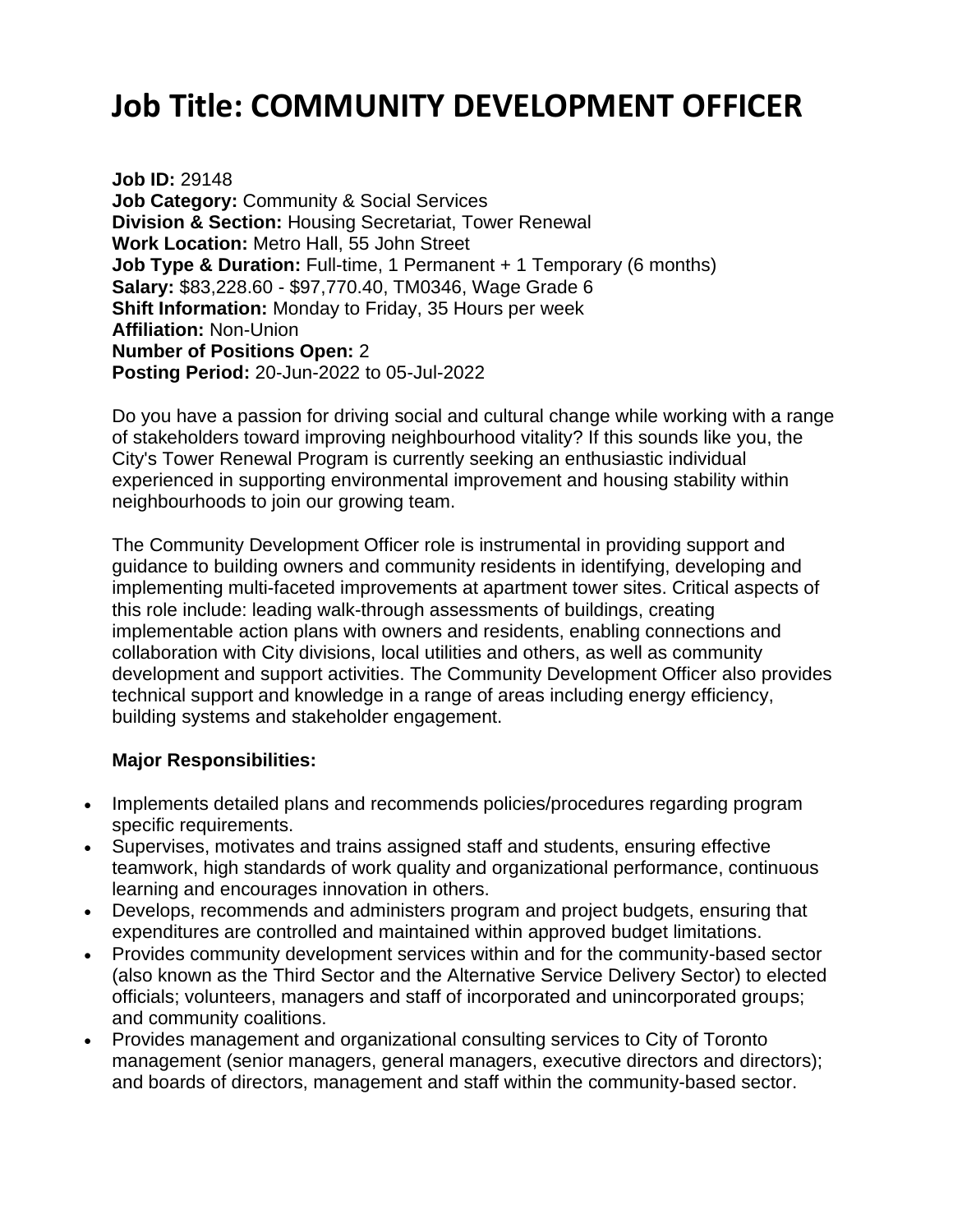- Co-ordinates and/or provides management advice, project management and policy development support to the Council-initiated, corporately-determined and communitybased initiatives on tower renewal.
- Contributes through management, consultation, co-ordination and policy development - to the implementation of Council's Strategic Plan and Social Development Strategy in order to achieve outcomes that promote a high quality of life, a sustainable community and the achievement of operational excellence (effectiveness and efficiency) at corporate, divisional, and divisional levels and in the community.
- Develops enriched capability and leadership in the field of community development by designing, delivering and administering board, executive and management, and community training and development programs (skill-building, knowledge enhancement and leadership development) within the community based sector (workshops on governance, membership, Board staff roles and responsibilities, effective meeting and evaluation); and with City divisional representatives.
- Creates programs and/or projects from conception as required, and manages a portfolio of projects.
- Administers Tower Renewal Programs: developing and implementing identified priorities, work effectiveness and improvement planning process, and performance measurement framework.
- Promotes, leads and/or co-ordinates from design to implementation, integrated service delivery projects that includes senior managers from city services, funders, residents, educational institutions, business, and community agencies.
- Makes recommendations for technical and environmental improvements for older housing stock for improved building performance and affordability.

## **Key Qualifications:**

- 1. Post-secondary education (i.e. social work, sociology, planning, environmental studies, or public policy) or equivalent work experience in a discipline pertinent to the job function or equivalent combination of education and experience.
- 2. Considerable experience in one or more of these areas: community development, community advocacy/engagement, energy and water conservation and/or waste diversion programs, stakeholder management, program development, as well as creating and implementing responses to address changing needs of communities within an anti-oppression framework and including multiple stakeholders in the not-for-profit sector.
- 3. Considerable experience in problem-solving, and project coordination including the definition of project purpose and objectives, project activities, milestones and deliverables, monitoring and tracking progress, and communications with stakeholders.
- 4. Experience in the development, design and delivery of community engagement and consultation processes and the utilization of a place-based (local level) approach to identify, build, sustain and leverage community sponsorships/partnerships/networks/coalitions/neighbourhood action and resources along with effective and strategic solutions.
- 5. Experience developing and/or delivering frontline services, programs or related policy work to address community issues such as mental health, homelessness, substance use, community violence, harm reduction, mutual aid, employment, education, peer support, and/or antipoverty.